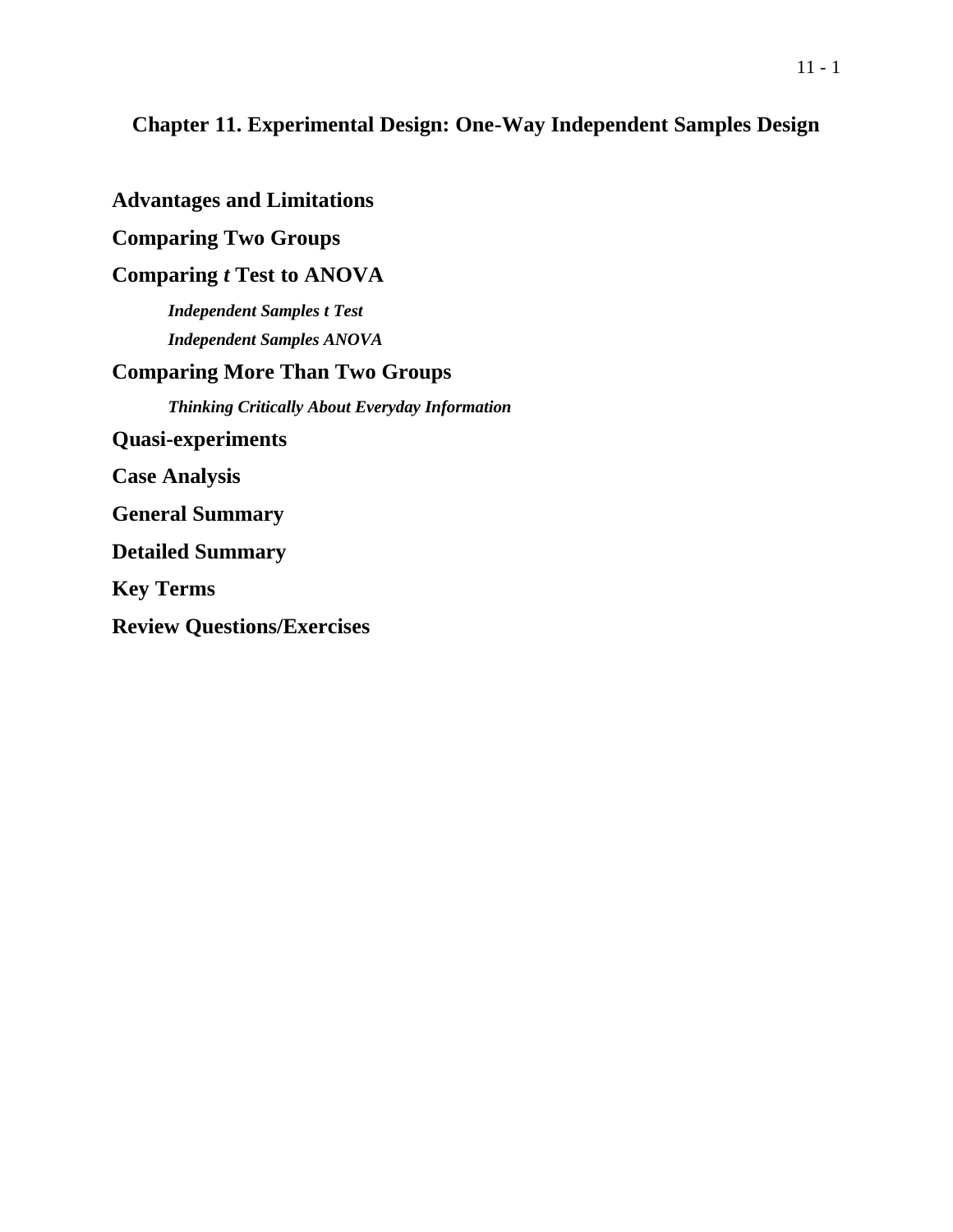### **Advantages and Limitations**

Now that we have introduced the basic concepts of behavioral research, the next five chapters discuss specific research designs. Chapters 11–14 focus on true experimental designs that involve experimenter manipulation of the independent variable and experimenter control over the assignment of participants to treatment conditions. Chapter 15 focuses on alternative research designs in which the experimenter does not manipulate the independent variable and/or does not have control over the assignment of participants to treatment conditions.

Let's return to a topic and experimental design that we discussed earlier. Suppose we are interested in the possible effect of TV violence on aggressive behavior in children. One fairly simple approach is to randomly sample several day-care centers for participants. On a particular day, half of the children in each day-care center are randomly assigned to watch *Mister Rogers* for 30 minutes, and the other half watch *Beast Wars* for 30 minutes. The children are given the same instructions by one of the day-care personnel and watch the TV programs in identical environments. Following the TV program, the children play for 30 minutes, and the number of aggressive behaviors is observed and recorded by three experimenters who are "blind" to which TV program each child saw. (You should be able to identify several experimental control techniques in this description.)

The subject of this chapter is *one-way independent samples designs.* The term *one-way* means that there is one independent variable (IV). In our example, the IV is level of TV violence. *Independent samples* means that random assignment was used to create groups whose scores are independent of each other.

In our example, the independent variable has two levels. One level is a TV program with violence, and the other level is a TV program without violence. Thus, we have one dependent variable and one independent variable with two levels (see Table 11.1).

|                                                    | Table 11.1 Characteristics of Research Designs                    |                                                   |                  |                                                     |                                                                |  |
|----------------------------------------------------|-------------------------------------------------------------------|---------------------------------------------------|------------------|-----------------------------------------------------|----------------------------------------------------------------|--|
| <b>TYPE OF</b><br><b>RESEARCH</b><br><b>DESIGN</b> | <b>NUMBER OF</b><br><b>INDEPENDENT</b><br><b><i>VARIABLES</i></b> | <b>NUMBER OF NUMBER OF</b><br>LEVELS OF<br>THE IV | <b>DEPENDENT</b> | <b>ASSIGNMENT</b><br><b>VARIABLES TO CONDITIONS</b> | <b>MOST PROBABLE</b><br><b>INFERENTIAL</b><br><b>STATISTIC</b> |  |
| One-way<br>independent<br>samples                  |                                                                   | 2 or more                                         |                  | Random                                              | t test or<br>one-way<br><b>ANOVA</b>                           |  |

Our design has several advantages. As noted in Chapter 9, our use of random sampling, at least in the geographical area that we are conducting the experiment, helps avoid bias that might be created by choosing one particular day-care center. It also permits us to generalize from our sample to the population of day-care centers from which our sample was drawn. Our use of random assignment is designed to avoid confounding variables associated with selection of participants. Can you imagine the characteristics of the two groups if you asked for volunteers to watch *Mister Rogers* and volunteers to watch *Beast*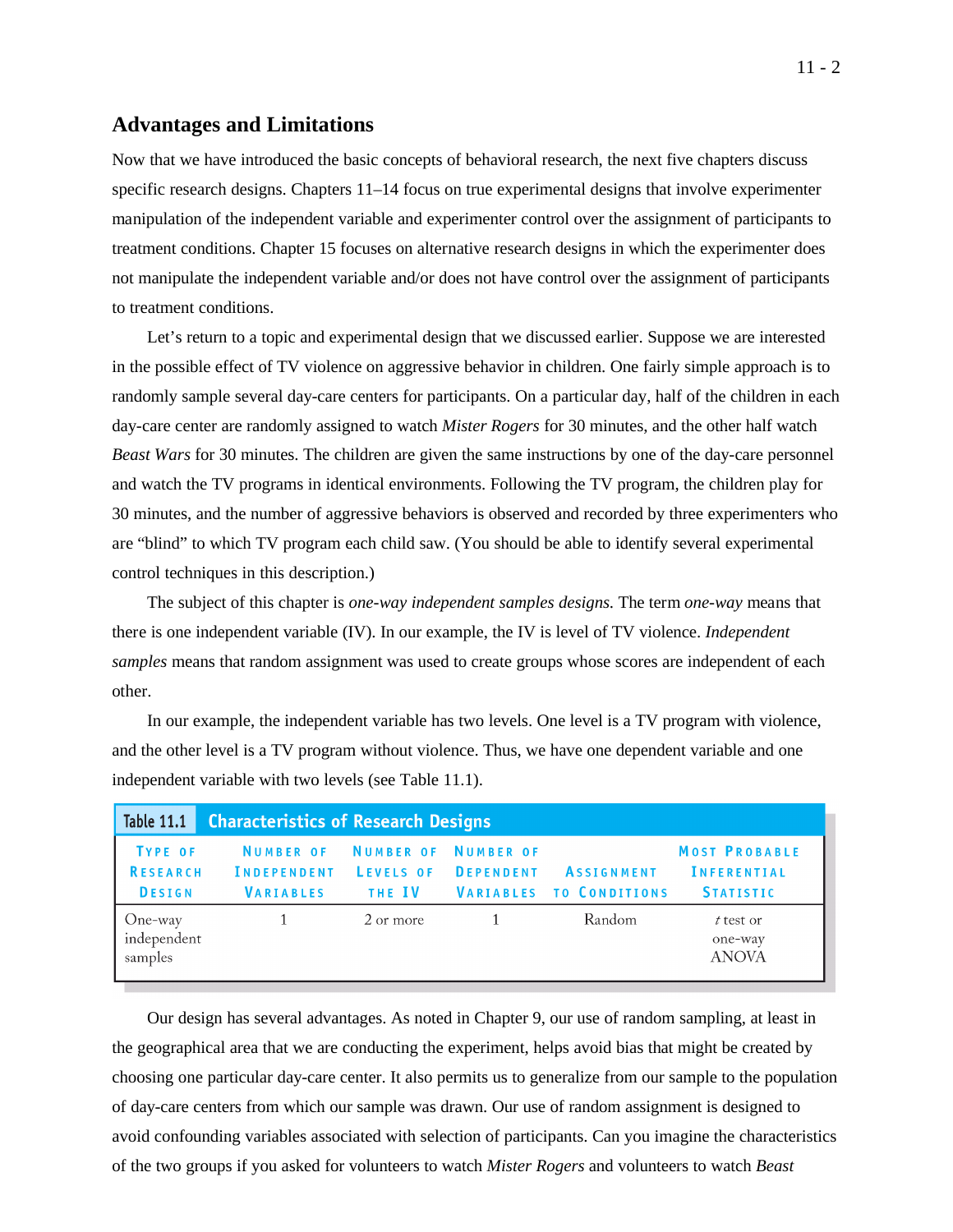*Wars*? The two groups would almost certainly be different before you even introduced the independent variable. Also, it is clear that we have a control group (TV program without violence) with which to compare the children who receive the TV violence.

As we have mentioned, no design is perfect, and this design has limitations. We know that our two experimental conditions have different children in them. These different children have different backgrounds and different personalities that will certainly influence their aggressiveness regardless of the TV program watched. Although random assignment is a technique designed to equate the groups at the start, there is no guarantee that they are in fact equated. Thus, the fact that there are different participants in the different groups constitutes an important source of random error. As we know, random error makes it more difficult to identify variability in the scores that is due to the independent variable. We will explore designs (correlated samples designs) that attempt to deal with this problem in the next chapter.

## **Comparing Two Groups**

In our example, we have two groups. This is the same as saying there are two conditions or two levels of the independent variable. A two-group study is the simplest design that incorporates a number of experimental control techniques. Let's look at some data that might be recorded from this study (see Table 11.2).

| <b>Table 11.2</b>                                 | <b>Number of Aggressive Behaviors Recorded</b> |    |                |                                                 |   |  |
|---------------------------------------------------|------------------------------------------------|----|----------------|-------------------------------------------------|---|--|
| <b>TV PROGRAM WITH VIOLENCE</b><br>(EXPERIMENTAL) |                                                |    |                | <b>TV PROGRAM WITHOUT VIOLENCE</b><br>(CONTROL) |   |  |
| 8                                                 | 8                                              | 6  | 10             |                                                 |   |  |
| 9                                                 | 8                                              | 5  | $\mathfrak{Z}$ |                                                 |   |  |
| $\Omega$                                          | 6                                              | 5  | $\mathfrak{D}$ | 2                                               | 6 |  |
| 10                                                | 12                                             | 9  | 2              |                                                 |   |  |
|                                                   | 8                                              | 9  | $\Omega$       | $\mathfrak{D}$                                  |   |  |
|                                                   | $\overline{4}$                                 | 15 |                | 6                                               |   |  |
| 3                                                 |                                                | 12 | 3              | 8                                               | 9 |  |
| $\mathfrak{D}$                                    | 5                                              | 3  | 3              | 11                                              | 5 |  |
| $n = 24$ ; $M = 6.75$ ; $SD = 3.52$               |                                                |    |                | $n = 24$ ; $M = 4.50$ ; $SD = 3.12$             |   |  |

From the table we can see that 48 children were randomly sampled and *n*=24 children were randomly assigned to each of the two experimental groups. The numbers in each cell represent our dependent variable—the number of aggressive behaviors that were observed. Clearly, the mean number of aggressive behaviors for children who watched the TV program with violence is somewhat higher than that for children who watched the TV program without violence.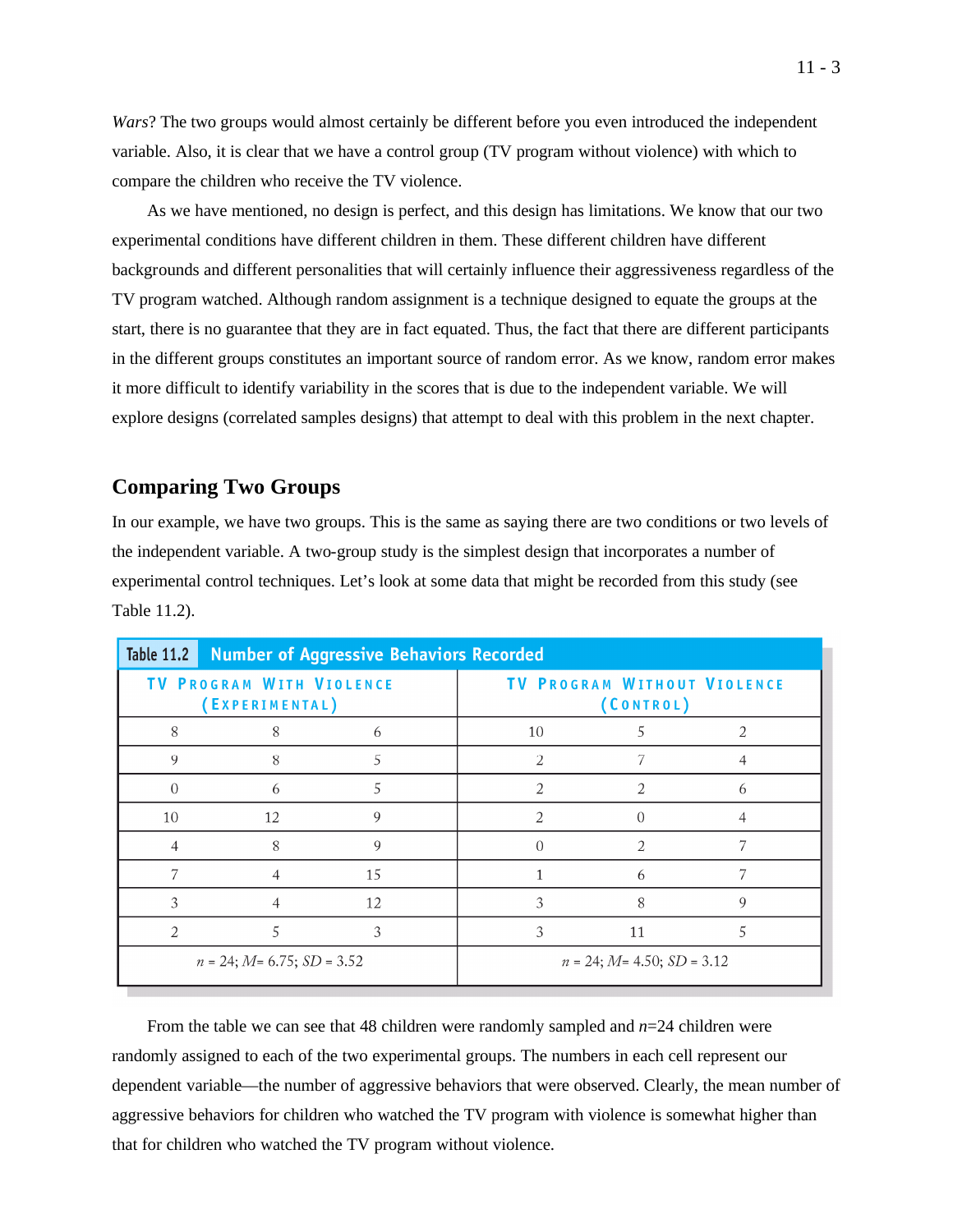In addition to this variability between the groups, there is also variability within the groups (as indicated by the standard deviation) such that scores were, on average, about 3 units from their respective means. The variability within the groups (also called error variability) is due to random error; the variability between the groups is due to any systematic error due to confounds plus any systematic variability due to the type of TV program. Thus:

Variability Within Groups (error variability) = Random Error (extraneous variables) Variability Between Groups = Systematic Error (confounds) + Systematic Variability (effect of IV)

Recall from Chapter 8 that random error includes extraneous variables such as individual differences in the participants, characteristics of the experimenter, and characteristics of the experimental procedure. Systematic error includes many of the same factors but in circumstances in which the error creates unintended differences *between* the groups.

The goal is for our experimental design and procedures to reduce random error due to extraneous variables, to eliminate systematic error due to confounds, and to maximize the systematic variability due to manipulation of the independent variable. Although this is our goal, we in fact expect some degree of error in the scores. Thus, we expect some difference between the two group means even if there is absolutely no effect of the independent variable. So, the basic question is whether the difference between the two group means is due to error alone or due to error plus an effect of the independent variable (TV violence).

### **Comparing** *t* **Test to ANOVA**

Let's return to the data in Table 11.1. Notice that we have already used descriptive statistics (mean and standard deviation) to summarize the data. We now need to use inferential statistics to determine whether our independent variable had a significant effect on our dependent variable. That is, did the level of TV violence have an effect on aggressive behavior? We actually have two options. An independent samples design with two groups can be analyzed with either an **independent samples** *t* **test** or a **one-way independent samples ANOVA.** Recall from Chapter 10 that parametric tests require assumptions of normality and homogeneity of variance. If there is reason to suspect that these assumptions are seriously violated in an independent samples design, then a nonparametric test such as the Mann–Whitney test is more appropriate. For the examples in this chapter, we will assume normality of the data and homogeneity of variance.

Whereas *t* tests are restricted to the comparison of two groups, ANOVAs can be used with two groups or more. In either case, the inferential statistic is based on a ratio of variability between groups to variability due to error.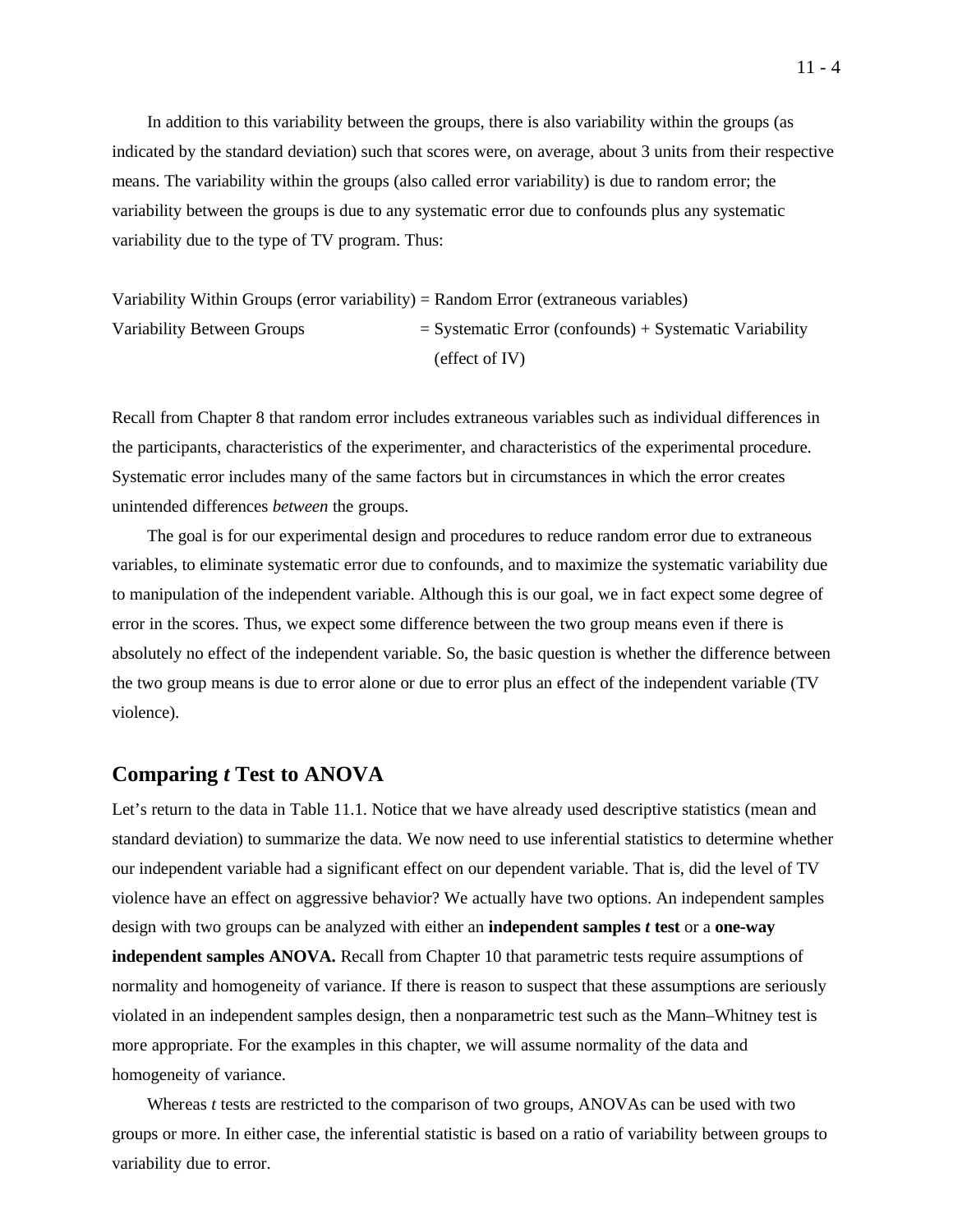Let's look at each one.

#### *Independent Samples t Test*

The independent samples *t* test uses the difference between the two group means as a measure of variability between groups and uses the standard error of the difference between means as a measure of error variability.

 $t =$ Difference Between the Two Group Means Standard Error of the Difference Between Means (Error)

The difference between the two group means is a straightforward calculation. The standard error of the difference between means tells you, on average, how different the two group means should be if the difference is due solely to error variability. If you examine the formulas in a statistics book, you will see that the standard error is based on the variance of the scores within each of the groups.

If the null hypothesis  $(H_0)$  is true—that is, there is no effect of the independent variable—then you would expect the difference between the two group means to be small and the *t*-statistic to be near 0. If, on the other hand, the null hypothesis is false, then you would expect the difference between the two group means to be large (in either a positive or a negative direction) relative to the standard error. This would produce a *t*-statistic that has a value away from 0 (in either a positive or a negative direction). The larger the absolute value of the *t*-statistic, the lower is the probability that the difference between the group means is due solely to error variability. If the probability is low enough (lower than the alpha level), then we reject the null hypothesis  $(H_0)$  and accept the alternative hypothesis  $(H_1)$ . We conclude that the independent variable had an effect.

Because this is not a statistics book, we are not going to present the detailed calculations of the *t*statistic here. You can consult a statistics textbook for the relevant formulas. Most people now do the statistical analyses using a computer with statistical software. For the data presented in this example, the output from one of these programs would include the information in Table 11.3.

| Table 11.3 Output From an Independent Samples t Test |    |       |  |  |  |
|------------------------------------------------------|----|-------|--|--|--|
|                                                      |    |       |  |  |  |
| 2.34                                                 | 46 | 0.023 |  |  |  |

This table shows that the *t*-statistic is 2.34, the degrees of freedom are 46, and the probability value is 0.023. The probability value tells you the probability (likelihood) of obtaining that *t*-statistic assuming the null hypothesis is true. Typically, researchers set their alpha level at .05 for deciding to reject the null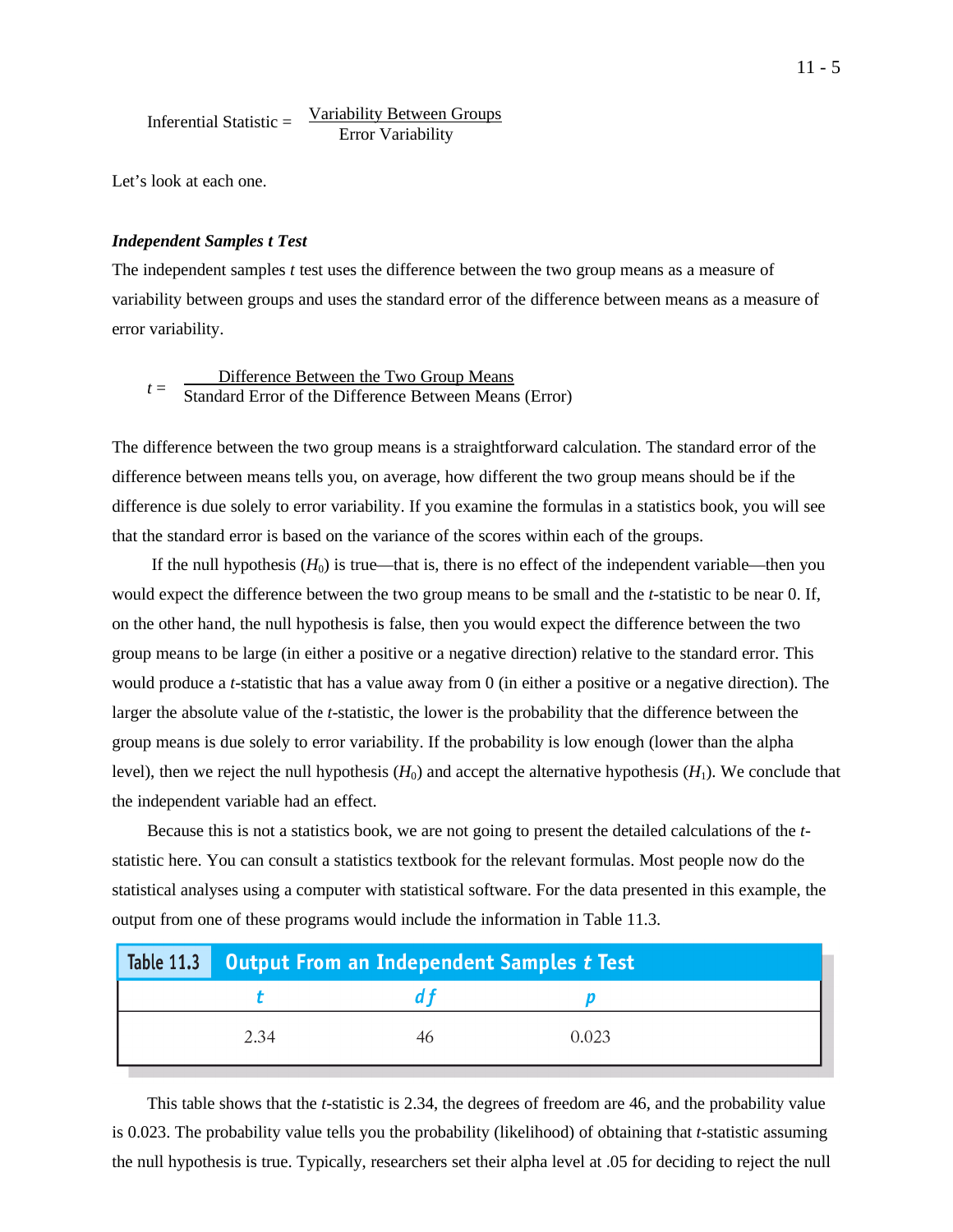hypothesis. Because the probability is low enough  $(0.023 < .05)$ , we decide to reject the null hypothesis and conclude that there was a significant effect of the independent variable on the dependent variable. Specifically, children who watched a TV program with violence showed significantly more aggressive behaviors than children who watched a TV program without violence,  $t(46) = 2.34$ ,  $p = 0.023$ .

#### *Independent Samples ANOVA*

As noted earlier, these same data could be analyzed with an independent samples analysis of variance (ANOVA). By the way, the results based on a *t* test will always match those based on an ANOVA. The logic of the ANOVA is very similar to that of the *t* test. Again, a ratio of variability between the groups to error variability is calculated. The resulting statistic is referred to as the *F*-ratio.

$$
F\text{-ratio} = \frac{\text{Variability Between Group (Mean Square}_{between groups)}}{\text{Error Variability (Mean Square}_{error})}
$$

$$
F\text{-ratio} = \frac{\text{Treatment Effect} + \text{Systematic Error}}{\text{Random Error}}
$$

Here, the numerator of the formula is not simply the difference between the group means. It is a measure of variability based on how different the group means are. Therefore, whereas the *t*-statistic can have negative values and has an expected value of 0, the *F*-ratio must be positive (because variability is always positive) and has an expected value of 1. Remember that expected values are based on the null hypothesis being true.

| Table 11.4                             |  | Output From an Independent Samples ANOVA |        |                         |              |             |  |
|----------------------------------------|--|------------------------------------------|--------|-------------------------|--------------|-------------|--|
| <b>SOURCE OF</b><br><b>VARIABILITY</b> |  | <b>DEGREES OF</b><br><b>FREEDOM (df)</b> | SUM OF | MEAN<br>SQUARES SQUARES | <b>RATIO</b> | PROBABILITY |  |
| Between groups                         |  |                                          | 60.75  | 60.75                   | 5.50         | 0.023       |  |
| Within groups (error)                  |  | 46                                       | 508.50 | 11.05                   |              |             |  |
| Total                                  |  | 47                                       | 569.25 |                         |              |             |  |

Output from a computer program would include the information in Table 11.4.

As in the analysis using the *t* test, the probability of the *F*-ratio (0.023) is less than the alpha level (.05), so the decision would be to reject the null hypothesis and conclude that the independent variable had a significant effect on the dependent variable. Specifically, children who watched a TV program with violence showed significantly more aggressive behaviors than children who watched a TV program without violence,  $F(1,46) = 5.50, p = 0.023$ .

We hope that you get the sense that the independent samples design with two groups is a relatively simple, yet powerful, design that requires a relatively simple analysis. We arrived at a conclusion without too much effort. But let's take a closer look at our conclusion.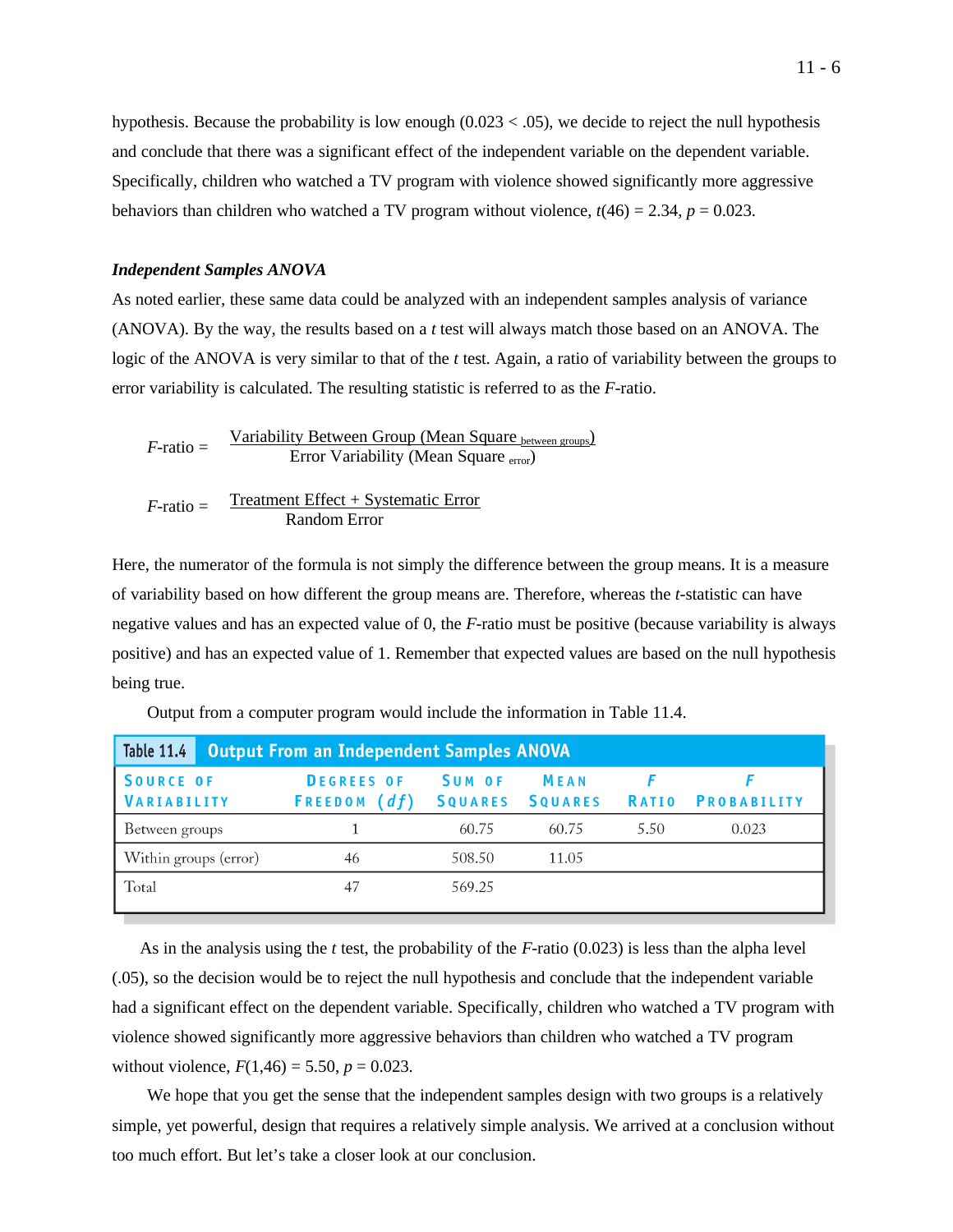### **Comparing More Than Two Groups**

Based on the above experiment, we concluded that children who watched a TV program with violence showed significantly more aggressive behaviors than children who watched a TV program without violence. We bet that you are thinking the TV violence increased aggressive behaviors. We bet that most people would think that and naturally conclude that violence on TV is "bad." But is there another possible interpretation of the results? Is it possible that the children who watched *Beast Wars* showed normal levels of aggression and the children who watched *Mister Rogers* showed unusually low levels of aggression? In other words, it could be that *Beast Wars*had no effect and *Mister Rogers* actually caused a decrease in aggression. In fact, there is yet a third possibility: that *Beast Wars*increased aggression and *Mister Rogers* decreased aggression. This is a very important distinction and one that cannot be answered with the design that we have used.

To help us distinguish among these possibilities, we could add a third group of children to our experimental design. The experimental procedures would be the same as previously described with the exception that there is an additional group of children who watch no TV program in the 30 minutes prior to the observation period. This third group will serve as something of a baseline with which we can compare the other two groups. Let's add this third group to our hypothetical data set (see Table 11.5; note that the number in each cell represents the score of a single participant).

| <b>Table 11.5</b> | <b>Number of Aggressive Behaviors Recorded</b> |    |          |                                     |                |                |       |                                     |  |
|-------------------|------------------------------------------------|----|----------|-------------------------------------|----------------|----------------|-------|-------------------------------------|--|
|                   | <b>VIOLENCE</b>                                |    |          | <b>NO VIOLENCE</b>                  |                |                | No TV |                                     |  |
| 8                 | 8                                              | 6  | 10       | 5                                   | 2              | $\overline{7}$ | 5     | 9                                   |  |
| 9                 | 8                                              | 5  | 2        | $\overline{7}$                      | 4              | $\overline{7}$ | 8     | 9                                   |  |
| $\Omega$          | 6                                              | 5  | 2        | 2                                   | 6              | 10             | 2     | 11                                  |  |
| 10                | 12                                             | 9  | 2        | $\theta$                            | $\overline{4}$ | 4              | 11    | 7                                   |  |
| 4                 | 8                                              | 9  | $\Omega$ | 2                                   | 7              | 3              | 12    | 10                                  |  |
| 7                 | $\overline{4}$                                 | 15 | 1        | 6                                   | 7              | 12             | 3     | $\overline{4}$                      |  |
| 3                 | $\overline{4}$                                 | 12 | 3        | 8                                   | 9              | 6              | 3     | 5                                   |  |
| $\overline{2}$    | 5                                              | 3  | 3        | 11                                  | 5              | 6              | 5     | 4                                   |  |
|                   | $n = 24$ ; $M = 6.75$ ; $SD = 3.52$            |    |          | $n = 24$ ; $M = 4.50$ ; $SD = 3.12$ |                |                |       | $n = 24$ ; $M = 6.79$ ; $SD = 3.11$ |  |

An inspection of the group means suggests that it may be the *Mister Rogers* program that reduced aggression in that group. We need to conduct analyses to tell us whether there are any significant differences, and if so, where they are. A *t* test is not an option because it is restricted to the comparison of two groups. Therefore, an independent samples ANOVA is the appropriate analysis. Output from a computer program would include the information in Table 11.6.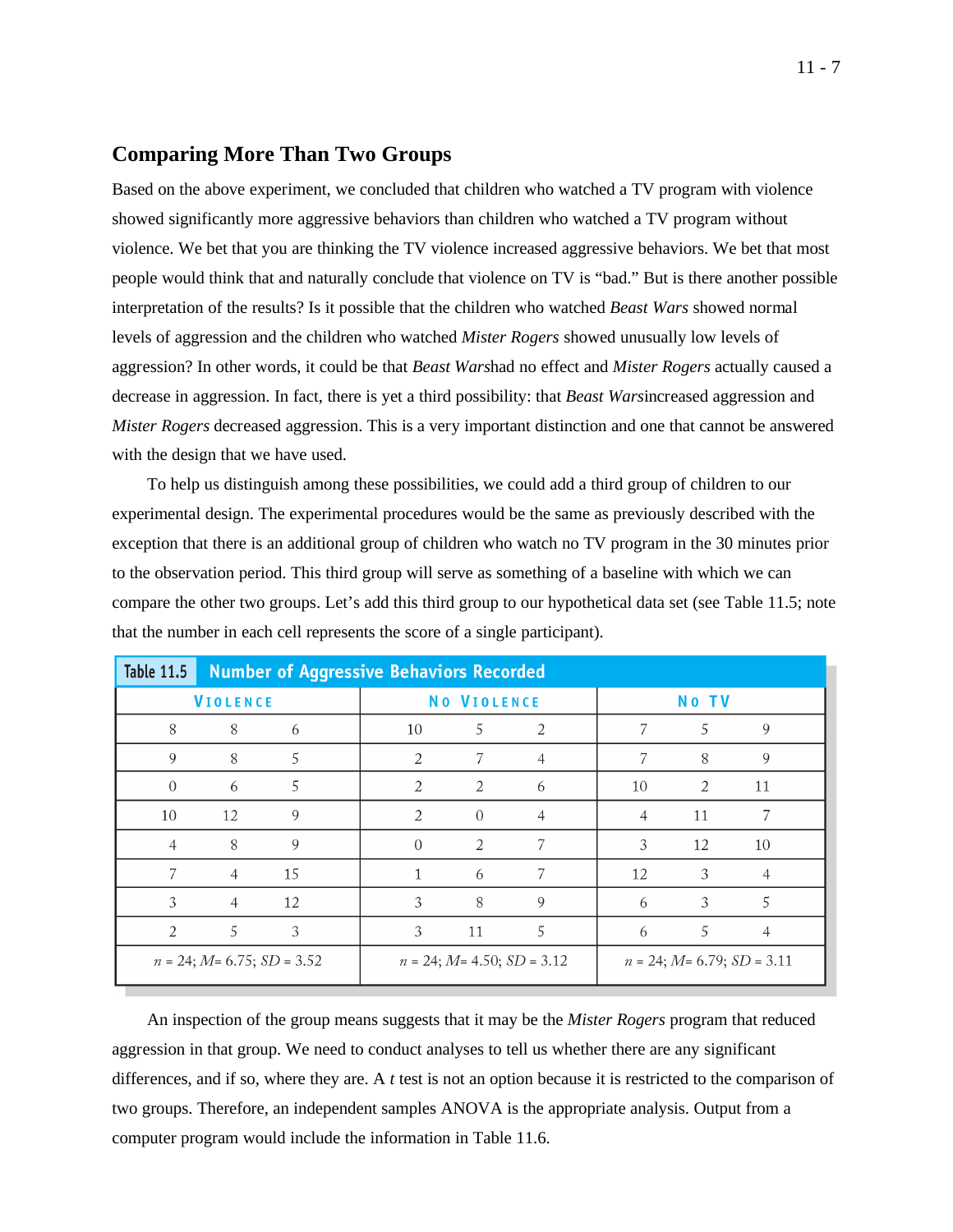| <b>Table 11.6</b>                      |  | Output From an Independent Samples ANOVA |        |                         |              |                    |  |
|----------------------------------------|--|------------------------------------------|--------|-------------------------|--------------|--------------------|--|
| <b>SOURCE OF</b><br><b>VARIABILITY</b> |  | <b>DEGREES OF</b><br><b>FREEDOM</b> (df) | SUM OF | MEAN<br>SQUARES SQUARES | <b>RATIO</b> | <b>PROBABILITY</b> |  |
| Between groups                         |  |                                          | 82.53  | 41.26                   | 3.90         | 0.025              |  |
| Within groups (error)                  |  | 69                                       | 730.46 | 10.59                   |              |                    |  |
| Total                                  |  | 71                                       | 812.99 |                         |              |                    |  |

This output tells us that there is a significant difference among the three group means,  $F(2,69) =$ 3.90,  $p = 0.025$ . Because there are more than two groups, we cannot be sure where the differences are. To determine this, we need to conduct a **post hoc specific comparison test** (such as Tukey HSD, Bonferroni, or Sheffé). Output from a Tukey HSD showed that the means for Group 1 (TV Violence) and Group 3 (No TV) are significantly higher than the mean for Group 2 (No Violence). Therefore, we can now conclude that watching *Mister Rogers* for 30 minutes significantly reduced aggressive behavior when compared to watching either *Beast Wars* or no TV.

It is important to note that post hoc specific comparison tests are only applied when there are more than two groups and the *F*-statistic in the ANOVA is significant. Sometimes, the researcher plans comparisons between specific groups before the experiment is conducted. In these situations, the experimenter can apply an **a priori specific comparison test** (planned comparisons) even if the *F*statistic in the ANOVA is not significant (see an advanced statistics book for a complete discussion of specific comparison tests).

Although the independent samples design seems simple and easy to identify, it possesses important characteristics that require a critical evaluation. Practice your skills by considering research that studied video games (see Thinking Critically About Everyday Information).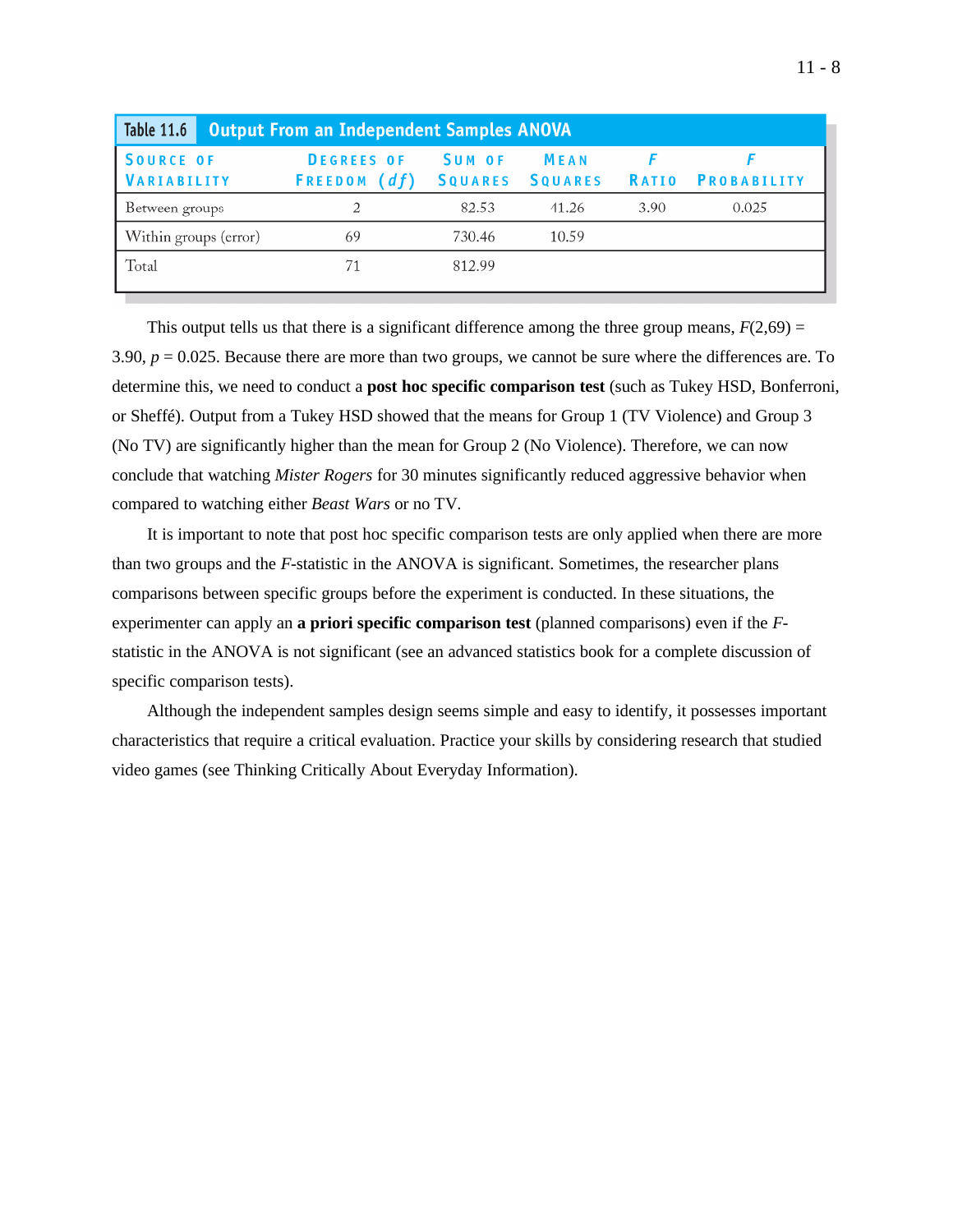## **Thinking Critically About Everyday Information: Can Video Games Sharpen Your Mind?**

CBS News reported on a set of studies that examined the relationship between playing video games and skills in processing visual information. Portions of the report are shown below:

Study: Video Games Hone the Mind

All those hours spent playing video games may not be wasted time after all: A new study suggests action-packed video games like "Grand Theft Auto III" and "Counter-Strike" may sharpen your mind.

Researchers at the University of Rochester found that young adults who regularly played video games full of high-speed car chases and blazing gun battles showed better visual skills than those who did not. For example, they kept better track of objects appearing simultaneously and processed fast-changing visual information more efficiently.

In the Rochester study, 16 men ages 18 to 23 took a series of tests that measured their ability to locate the position of a blinking object, count the number of simultaneous objects on a screen and pick out the color of an alphabet letter. Those who played video games for the previous six months (self-report on a questionnaire) performed better in all those tests than those who did not.

Before we read about the next study that was reported, think about the following:

- How many groups were compared?
- Did the researchers use an independent samples design?
- Although the report suggests a causal link between video gaming and visual perception skills, what is an alternative interpretation for the results?
- How might you design a true experiment to answer the same research question?

Now that you've thought about these questions, let's continue with the report:

To rule out the possibility that visually adept people are simply drawn toward video games, the researchers conducted a second experiment. They found that people who do not normally play video games but were trained to play them developed enhanced visual perception.

In a separate test, a group of 17 who never played video games were trained to play the military game "Medal of Honor" and the puzzle game "Tetris." After playing for 10 days, those who learned "Medal of Honor" scored better on the performance tests than those who didn't.

Let's return to some critical thinking questions:

- The researchers understood that there was an alternative interpretation for the first study. Based on the description in the last paragraph, did the researcher do a good job of resolving the issue? Do you believe that the second study represents a true experiment?
- Although the second study represents a research design similar to what will be discussed in the next chapter (thus, you may not be familiar with the issues involved), do believe that the second study convincingly demonstrates an effect of video gaming on visual perception? Can you think of an alternative explanation?

SOURCE: Retrieved June 30, 2003, online at http://www.cbsnews.com/stories/2003/05/28/tech/main555921.shtml Reprinted with permission of The Associated Press.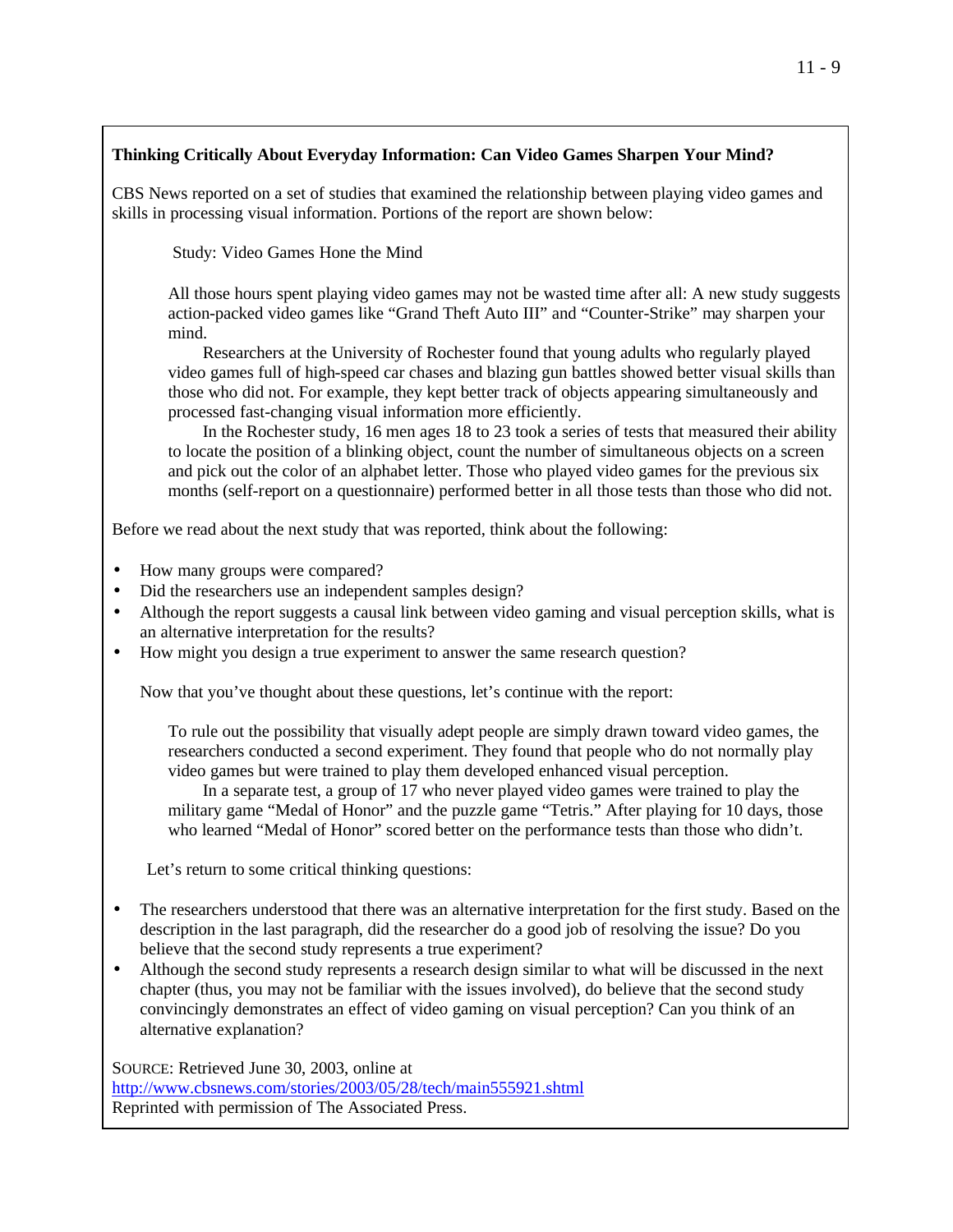## **Quasi-experiments**

The studies discussed so far in this chapter represent true experiments that included manipulation of the independent variable and random assignment of participants to conditions. Many studies closely mimic a true experiment but lack one or more essential characteristics. In some cases, the investigator may manipulate the independent variable but be unable to randomly assign participants to conditions. Such designs are termed **quasi-experiments** and are very similar to true experiments except for the important feature of random assignment. It is important to distinguish between a true experiment and a quasi-experiment because the conclusions that may be drawn from the research depend upon this distinction. The degree of risk in inferring causal relationships is much greater with quasi-experiments.

Let's look at an example of a quasi-experiment that resembles a true experiment. To investigate the effect of TV violence, a researcher selects two day-care centers to participate in the study. In one day-care center, the experimenter presents *Mister Rogers;* in the other day-care center, the experimenter presents*Beast Wars.* In both day-care centers, the researcher observes the number of aggressive behaviors during a play period following the TV programs. Assume that the data collected are identical to those for the first study in this chapter (see Table 11.7).

| Table 11.7                                 | <b>Number of Aggressive Behaviors Recorded</b> |    |    |                                                 |   |  |
|--------------------------------------------|------------------------------------------------|----|----|-------------------------------------------------|---|--|
| TV PROGRAM WITH VIOLENCE<br>(EXPERIMENTAL) |                                                |    |    | <b>TV PROGRAM WITHOUT VIOLENCE</b><br>(CONTROL) |   |  |
| 8                                          | $\mathsf{R}$                                   | 6  | 10 |                                                 |   |  |
| 9                                          | 8                                              | 5  | 2  |                                                 |   |  |
| $\Omega$                                   | 6                                              | 5  | 2  |                                                 | 6 |  |
| 10                                         | 12                                             | 9  | 2  |                                                 | 4 |  |
|                                            | 8                                              | 9  |    | $\mathfrak{D}$                                  | 7 |  |
|                                            | 4                                              | 15 |    | 6                                               | 7 |  |
|                                            |                                                | 12 | 3  | 8                                               | 9 |  |
|                                            |                                                | 3  | 3  | 11                                              |   |  |
|                                            | $n = 24$ ; $M = 6.75$ ; $SD = 3.52$            |    |    | $n = 24$ ; $M = 4.50$ ; $SD = 3.12$             |   |  |

The results from the *t* test or ANOVA would again show the difference between the two group means to be significant. Can we conclude that the manipulation of the independent variable (level of TV violence) caused a change in the dependent variable (aggressive behavior)? The answer is no. The difference in aggressiveness may be due to differences that already existed between the children in the two day-care centers. It is likely that these two day-care centers differ in many ways other than the type of TV program that was presented. They may differ in quality of the staff, types of activities, typical TV programming, income level of the children's parents, educational level of the children's parents, and many other factors. The differences that were observed in the children's aggressiveness could be due to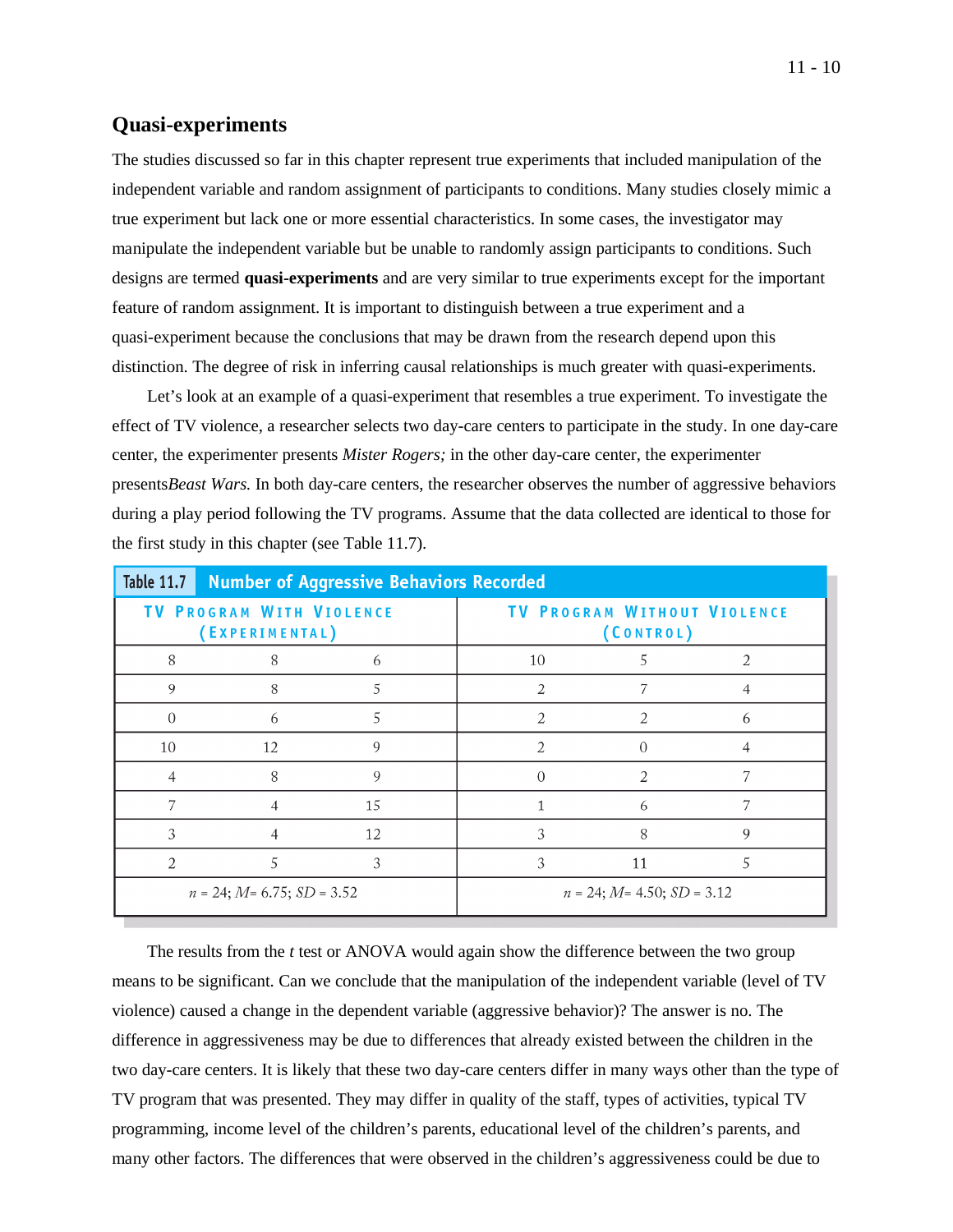one or more of these other factors rather than to the type of TV program presented by the researcher. Unfortunately, we cannot choose among these alternative interpretations. On the other hand, if this study had used random assignment of participants, alternative interpretations would have been eliminated and strong, confident conclusions could have been drawn.

Other examples of quasi-experiments are **cross-sectional research** designs. Developmental psychologists are often interested in how the behaviors of individuals may change across portions of the life span or across the entire life span. We could ask the question "Do people's responses to violence on TV change as they develop from young children to school-age children to teenagers?" An approach using a cross-sectional design might involve testing children of different specific age groups and then making comparisons across the age groups. Once again, notice that the researcher can manipulate the independent variable (level of TV violence) but does not use random assignment to form the age groups. The different age groups are preexisting groups.

When quasi-experiments are conducted using an experimental group and a comparison group, there is always concern about the equality of the two (or more) groups because random assignment is absent. Any differences between the two groups could be due to the treatment that only the experimental group received or to differences between participants in the two groups (perhaps brighter, healthier, or more motivated in one group than the other). Researchers conducting quasi-experiments may try to minimize participant differences by selecting participants as similar as possible for the two groups, but this is very difficult. There is no way to be sure that the composition of participants in the two groups will be equal, but a random assignment procedure comes closest to achieving this goal.

As we have just discussed, quasi-experiments involve manipulation of an independent variable but lack random assignment. Other studies may lack both manipulation of the independent variable and random assignment. Common examples include many typical undergraduate studies that involve comparisons of gender, race, socioeconomic status, fraternity/sorority status, and other preexisting characteristics. Because these are not true experiments, strong cause–effect conclusions cannot be made. These types of studies will be discussed further in Chapter 15.

#### **Case Analysis**

One important area of behavioral research involves attempts to reduce the occurrence of risky sexual behaviors in teenagers. A recent study showed that a high school program taught by teachers was more effective in the long term than a similar program taught by peers (Fisher, Fisher, & Bryan, 2002). You decide to determine whether the same principle applies to drug education. Using three high schools, you implement a teacher-based program in one school, a peer-based program in a second school, and no program in a third school. For the dependent variable, you ask students to anonymously report the number of times they have used drugs in the previous month. You measure level of drug use at the beginning of the school year and at the end of the school year and calculate a "change" score by subtracting one from

11 - 11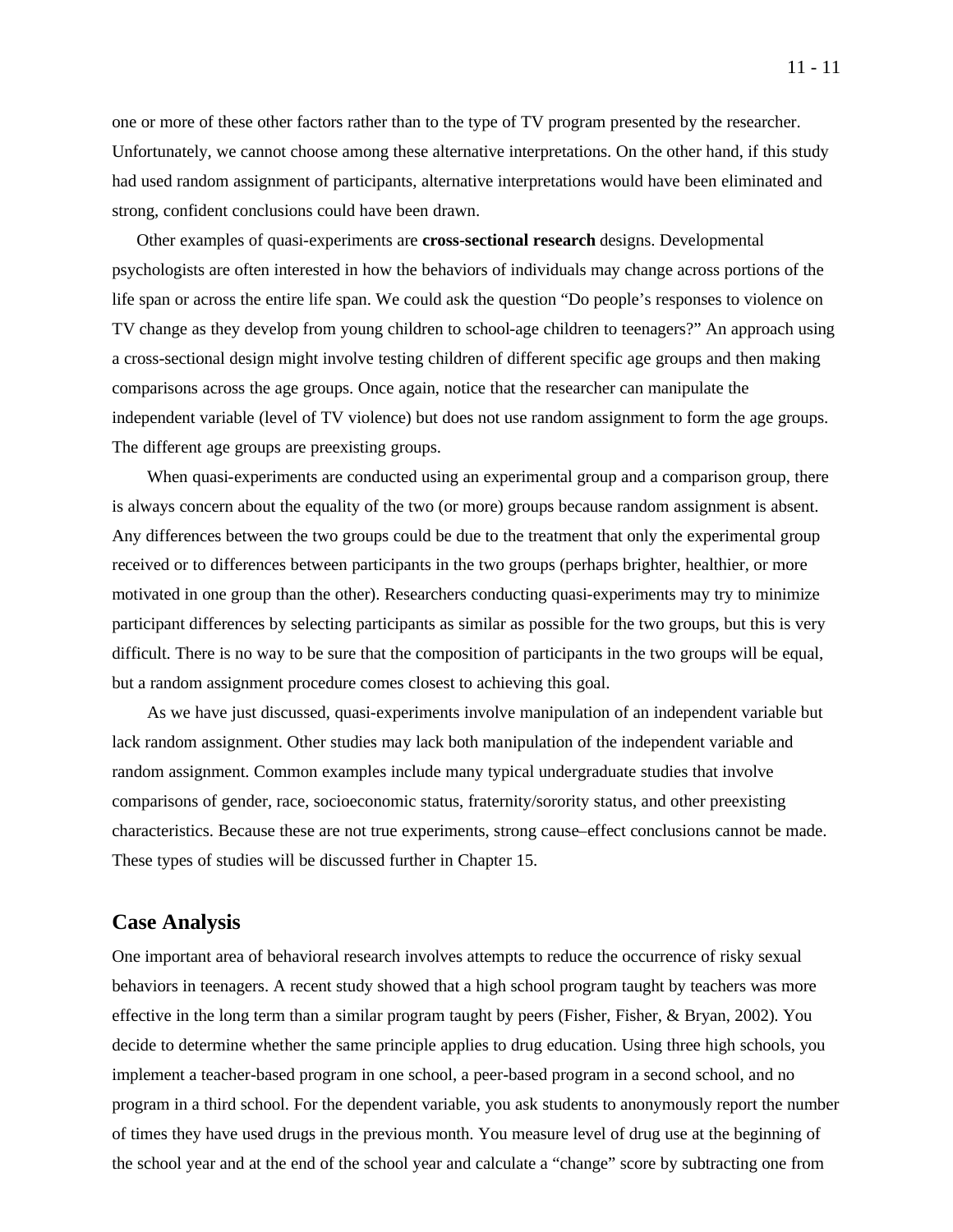the other. Thus, a score of 0 would indicate no change, a positive score would indicate an increase in drug use, and a negative score would indicate a decrease in drug use. From the samples tested in each high school, you obtain the statistics shown in Tables 11.8–11.10.

| <b>Table 11.8</b> | Descriptive Statistics |    |         |                           |
|-------------------|------------------------|----|---------|---------------------------|
| <b>PROGRAM</b>    |                        |    | MEAN    | <b>STANDARD DEVIATION</b> |
| Teacher-based     |                        | 60 | $-2.68$ | 2.68                      |
| Peer-based        |                        | 58 | $-1.83$ | 2.90                      |
| None              |                        | 65 | 2.37    | 2.58                      |

| Table 11.9                             | Output From an Independent Samples ANOVA |                                   |         |                         |              |                    |
|----------------------------------------|------------------------------------------|-----------------------------------|---------|-------------------------|--------------|--------------------|
| <b>SOURCE OF</b><br><b>VARIABILITY</b> |                                          | <b>DEGREES OF</b><br>FREEDOM (df) | SUM OF  | MEAN<br>SQUARES SQUARES | <b>RATIO</b> | <b>PROBABILITY</b> |
| Between groups                         |                                          |                                   | 920.82  | 460.41                  | 62.39        | $-.001$            |
| Within groups (error)                  |                                          | 180                               | 1328.40 | 7.38                    |              |                    |
| Total                                  |                                          | 182                               | 2249.23 |                         |              |                    |

|                       |                          | Table 11.10 Results From the Post Hoc Tukey Test |                        |                            |  |  |  |
|-----------------------|--------------------------|--------------------------------------------------|------------------------|----------------------------|--|--|--|
| <b>COMPARISON</b>     |                          |                                                  | <b>MEAN DIFFERENCE</b> | SIGNIFICANCE (PROBABILITY) |  |  |  |
|                       | Teacher-based/Peer-based |                                                  | $-0.856$               | 0.201                      |  |  |  |
| Teacher-based/Control |                          |                                                  | $-5.053$               | $\leq 0.01$ *              |  |  |  |
| Peer-based/Control    |                          |                                                  | $-4.197$               | $0.01*$                    |  |  |  |

#### *Critical Thinking Questions*

- 1. Based on the ANOVA, is there a significant effect of type of program on drug use?
- 2. Based on the post hoc analysis, which groups differ from each other?
- 3. Write a conclusion for the study that includes the direction of the effects.
- 4. Was this study a true experiment?
- 5. Can you conclude that the programs caused a change in drug use? Why or why not?
- 6. Identify at least two variables that were not measured but that may be confounding variables?
- 7. How could the study be improved so that the conclusion would be stronger?

### **General Summary**

An independent samples design is a true experiment characterized by random assignment of participants to conditions and manipulation of the independent variable. In conjunction with the use of control groups, this design permits cause–effect conclusions and results in fewer alternative interpretations of the data.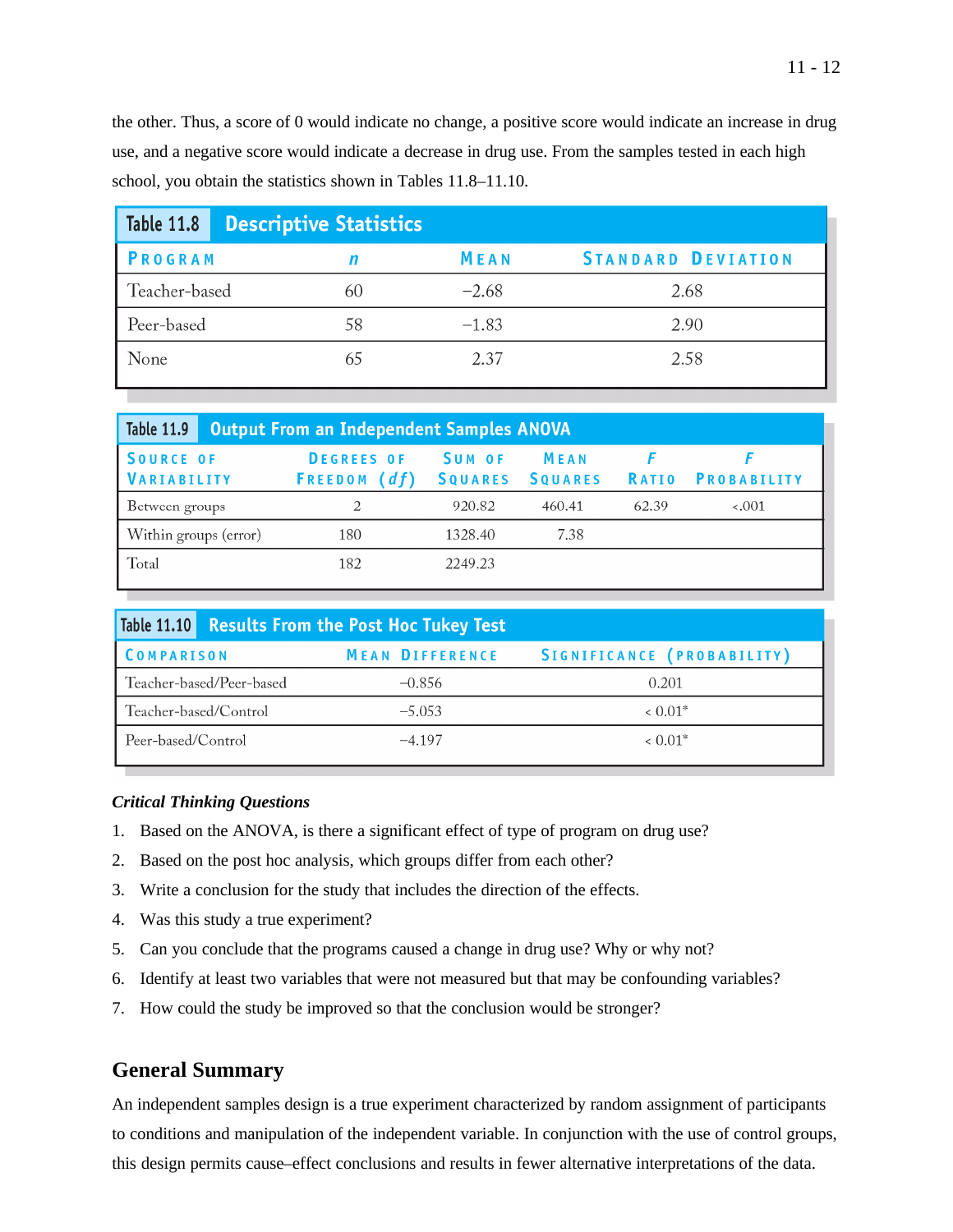Such conclusions are derived from the use of descriptive statistics and inferential statistics (*t* test, ANOVA).

Quasi-experiments are similar to true experiments with the exception that there is no random assignment of participants to conditions. Thus, there is no experimental procedure that adequately equates the groups prior to introduction of the independent variable. Therefore, quasi-experiments do not lend themselves to cause–effect conclusions. Differences between the groups could be due to a host of factors other than the independent variable.

The next chapter will explore true experiments that consist of correlated samples.

## **Detailed Summary**

- 1. When a research design is a "one-way" design, it involves only one independent variable. When a research design is an "independent samples" design, random assignment is used to place participants into comparison groups.
- 2. Random assignment is the best method to create initial equality of comparison groups before the independent variable is introduced. Thus, random assignment is designed to eliminate potential confounds. However, the technique does not guarantee equality of groups, and random error due to individual differences is still expected.
- 3. In a two-group study, the variability of the scores is composed of variability within groups and variability between groups. Variability within groups is the result of extraneous variables. Variability between groups is the result of confounding variables plus the effect of the independent variable.
- 4. The objective of the researcher is to reduce extraneous variables and confounds so that any effect of the independent variable is revealed.
- 5. An independent samples design with two groups can be analyzed with either an independent samples *t* test or a one-way independent samples analysis of variance (ANOVA). The *t* tests are restricted to the comparison of two groups while ANOVAs are appropriate when there are two or more groups.
- 6. The *t*-statistic in a *t* test is a standardized score that reflects the size of the difference between the two group means. The *t*-statistic can be used to determine the probability that the difference was simply due to chance. If that probability is low enough (less than the alpha level, usually .05), then the researcher can reject the null hypothesis and accept the alternative hypothesis—that is, conclude that there was a significant effect.
- 7. The *F*-ratio in an analysis of variance (ANOVA) is a standardized score that reflects the degree to which the variability between groups is greater than the variability within groups. Like the *t*-statistic, the *F*-ratio is used to determine the probability that the difference between group means is significant.